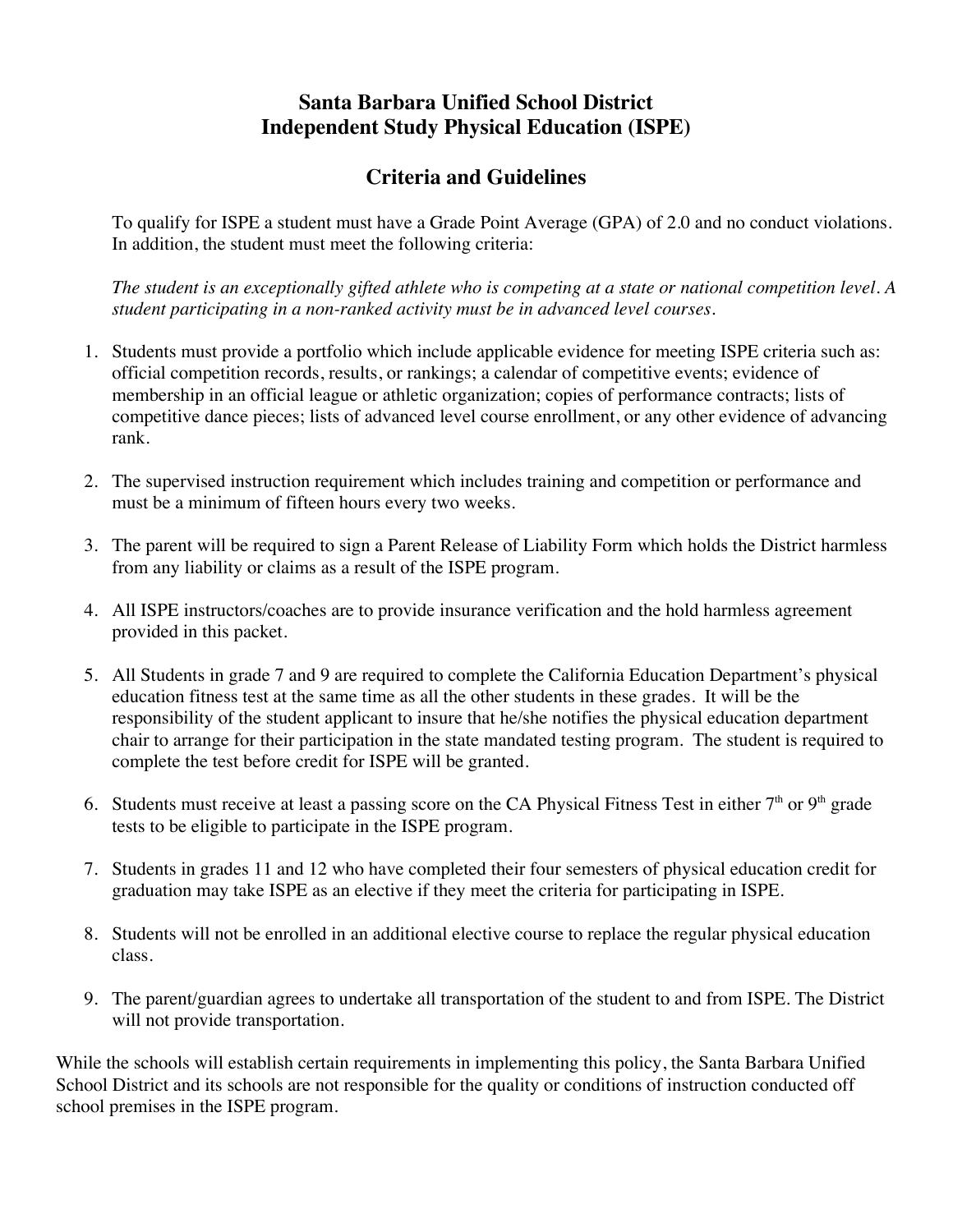## **Checklist**

The following items must be on file before your Independent Study application is complete. The application deadline is the first school day in May before the school year for which the contract applies.

| (1) | A parent/guardian letter of request stating the reason(s) a release is needed from the<br>school physical education program                                                                                                                                                                                                                                                                                                                                                                                                                                  |
|-----|--------------------------------------------------------------------------------------------------------------------------------------------------------------------------------------------------------------------------------------------------------------------------------------------------------------------------------------------------------------------------------------------------------------------------------------------------------------------------------------------------------------------------------------------------------------|
| (2) | The signed ISPE contract                                                                                                                                                                                                                                                                                                                                                                                                                                                                                                                                     |
| (3) | Student goals sheet                                                                                                                                                                                                                                                                                                                                                                                                                                                                                                                                          |
| (4) | Coach/instructor's statement of responsibility                                                                                                                                                                                                                                                                                                                                                                                                                                                                                                               |
| (5) | Coach/instructor's Hold Harmless Agreement and Certificate of Insurance                                                                                                                                                                                                                                                                                                                                                                                                                                                                                      |
| (6) | Parent/guardian Release of Liability form                                                                                                                                                                                                                                                                                                                                                                                                                                                                                                                    |
| (7) | A portfolio is required for all students who wish to qualify.<br>The following is to be included in the portfolio:                                                                                                                                                                                                                                                                                                                                                                                                                                           |
|     | Items $(1)$ through $(6)$                                                                                                                                                                                                                                                                                                                                                                                                                                                                                                                                    |
|     | Applicable evidence for meeting ISPE criteria such as:<br>- Official competition records, results, ranking (state or national level)<br>- Copy of organization membership card or equivalent<br>- Calendar of competitive events or performances/contracts<br>- Lists of competitive dance pieces<br>- Lists of advanced level course enrollment<br>- Other evidence of advancing rank or high level of performance, including scores<br>within the "Healthy Fitness Zone", or better, on four out of the six components of the<br>CA Physical Fitness Test. |
| (8) | Inter-scholastic Team Sports Physical                                                                                                                                                                                                                                                                                                                                                                                                                                                                                                                        |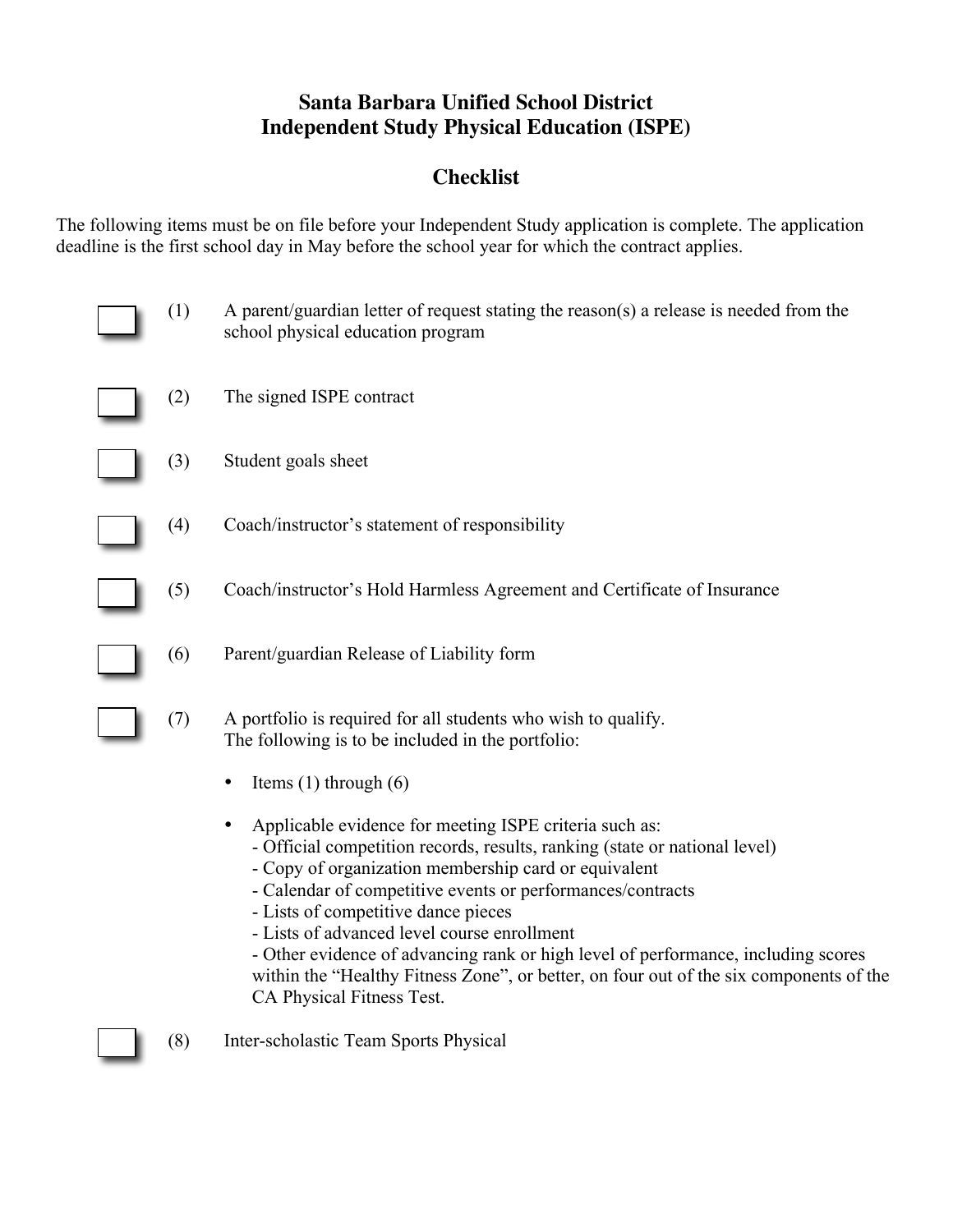## **Student Contract**

| <b>ISPE Requested for:</b>                                                                             |                                                                                                          |  |  |
|--------------------------------------------------------------------------------------------------------|----------------------------------------------------------------------------------------------------------|--|--|
| Fall<br>Spring _______<br>Both $\qquad$                                                                |                                                                                                          |  |  |
| <b>Activity:</b>                                                                                       |                                                                                                          |  |  |
|                                                                                                        |                                                                                                          |  |  |
|                                                                                                        |                                                                                                          |  |  |
|                                                                                                        |                                                                                                          |  |  |
|                                                                                                        |                                                                                                          |  |  |
|                                                                                                        |                                                                                                          |  |  |
|                                                                                                        |                                                                                                          |  |  |
|                                                                                                        |                                                                                                          |  |  |
|                                                                                                        |                                                                                                          |  |  |
|                                                                                                        | Coach/Instructor's method of evaluation: _____ Test _____Demonstration of skills _____ Oral presentation |  |  |
| Logs _______ Observation                                                                               |                                                                                                          |  |  |
|                                                                                                        |                                                                                                          |  |  |
| Signatures: (We have read the terms of this contract and hereby agree to all the conditions set forth) |                                                                                                          |  |  |
|                                                                                                        |                                                                                                          |  |  |
|                                                                                                        |                                                                                                          |  |  |
|                                                                                                        |                                                                                                          |  |  |
|                                                                                                        |                                                                                                          |  |  |
| Completed contracts will be approved/denied by the ISPE Coordinator                                    |                                                                                                          |  |  |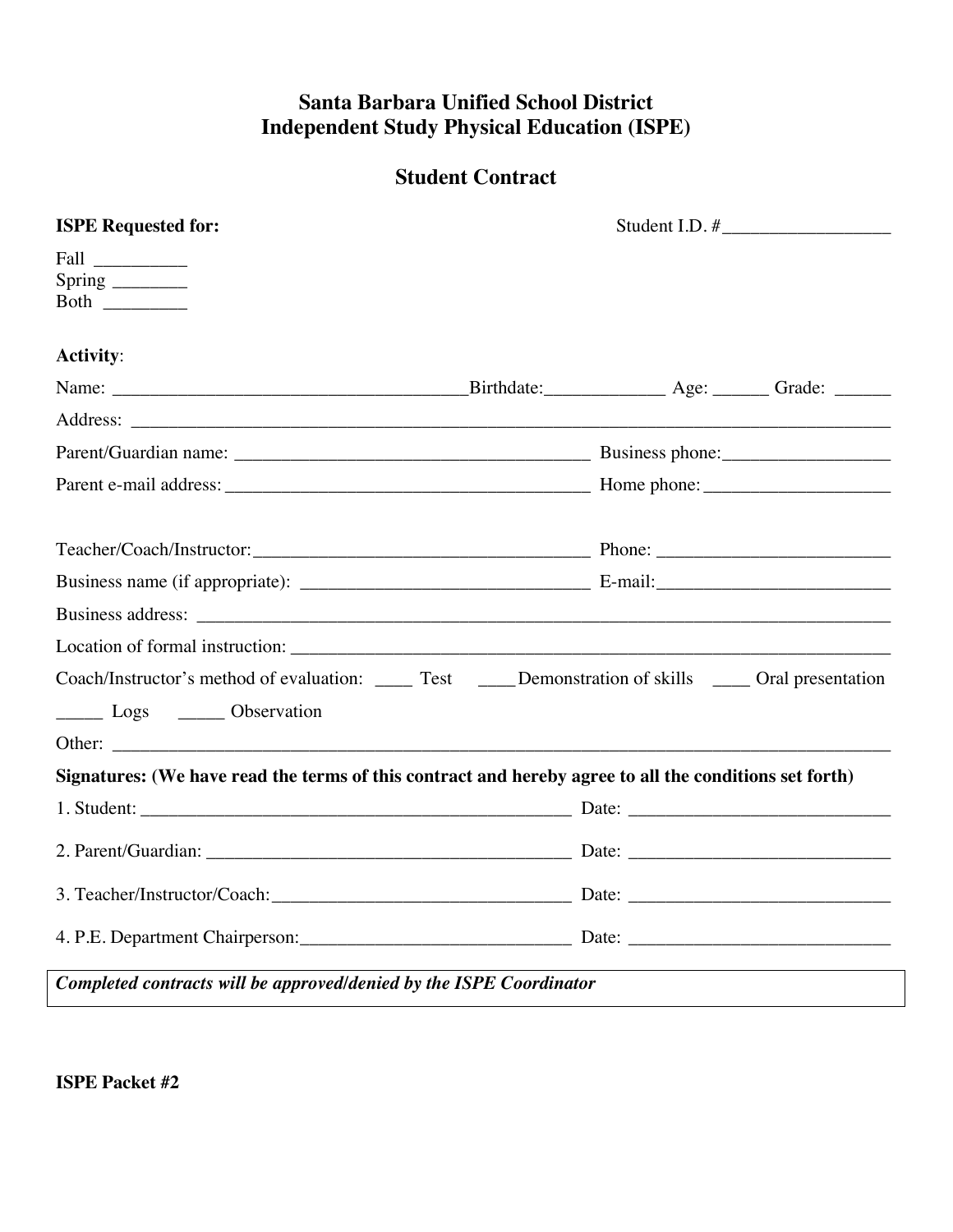### **STUDENT GOALS**

Statement of performance objectives: (What do you plan to achieve during the time of this contract?) **Please list your specific, measurable goals:** 

| Goals | <b>Learning Activities</b> |
|-------|----------------------------|
| 1.    |                            |
| 2.    |                            |
| 3.    |                            |
| 4.    |                            |
| 5.    |                            |

*Note: For one ISPE course, the student must work with supervised instruction for a minimum of 15 hours every two weeks.* 

Please indicate below how you plan to fulfill this time obligation:

| Day | Activity | Specific Workout Routine | Daily Time | Practice | Total # Of |
|-----|----------|--------------------------|------------|----------|------------|
|     |          | Details                  | Schedule   | Location | Hours      |
|     |          |                          |            |          |            |
|     |          |                          |            |          |            |
|     |          |                          |            |          |            |
|     |          |                          |            |          |            |
|     |          |                          |            |          |            |
|     |          |                          |            |          |            |
|     |          |                          |            |          |            |
|     |          |                          |            |          |            |

Total time in hours every week: \_\_\_\_\_\_\_\_\_\_\_\_\_\_\_\_\_\_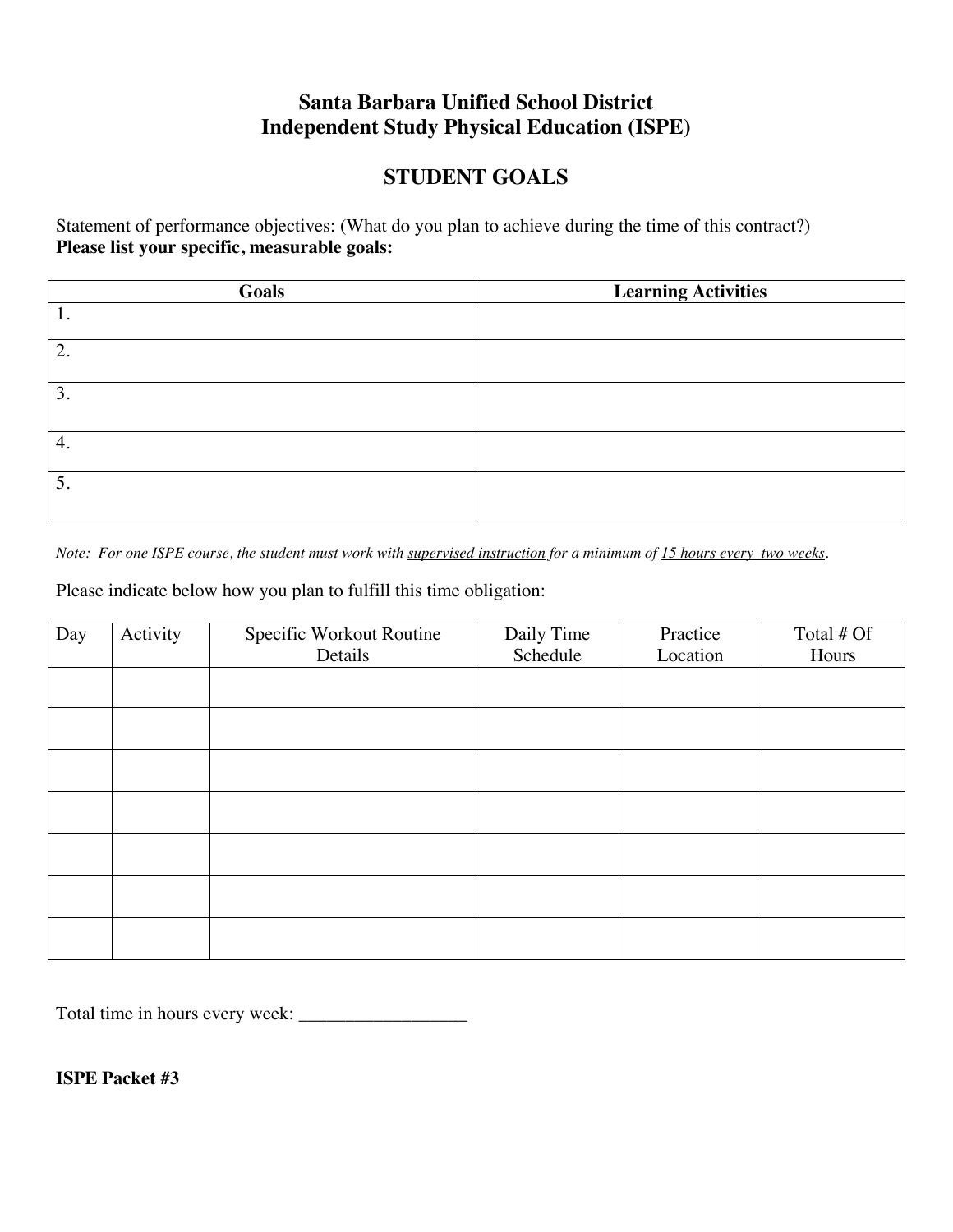### **INSTRUCTOR'S STATEMENT OF RESPONSIBILITY**

The outside independent agency/instructor/coach must submit this completed form and meet specific District criteria related to liability prior to being approved as an independent study agency for a student. The supervision of ISPE activities must be performed by a coach who is at least 21 years of age, who has a certificate or credential in that activity, or who has participated for at least 4 years at a collegiate/world class level in that activity. As such, you are required to describe your background and experience that qualify you or your agency for training at this level. This must be attached to this "Instructor's Statement of Responsibility". Please also attach a résumé for the instructor who will be doing the training.

I understand the concept of the Independent Study Physical Education program and accept the responsibility as \_\_\_\_\_\_\_\_\_\_\_\_\_\_\_\_\_\_\_\_\_\_\_\_\_\_\_\_\_\_\_ (Student's name) coach. I understand the requirements associated with this request to provide ISPE to students in the Santa Barbara Unified School District in the conduct of this program. We agree to assume all responsibility for  $\blacksquare$  . (Student's name)

I will PERSONALLY instruct this athlete for a minimum of 400 minutes every two (2) weeks. In addition, I will sign his/her time logs, as well as PERSONALLY write and sign his/her quarter and semester evaluations which will include a one page statement evaluating the athlete's participation and progress towards stated goals and objectives. If there are any questions regarding the ISPE program, or your athlete, please contact the ISPE Coordinator at the athlete's school site.

| Dated:<br><u> 1980 - Jan Samuel Barbara, margaret e populari e populari e populari e populari e populari e populari e popu</u> |              |
|--------------------------------------------------------------------------------------------------------------------------------|--------------|
|                                                                                                                                | Phone number |
|                                                                                                                                |              |
| Athlete's name                                                                                                                 |              |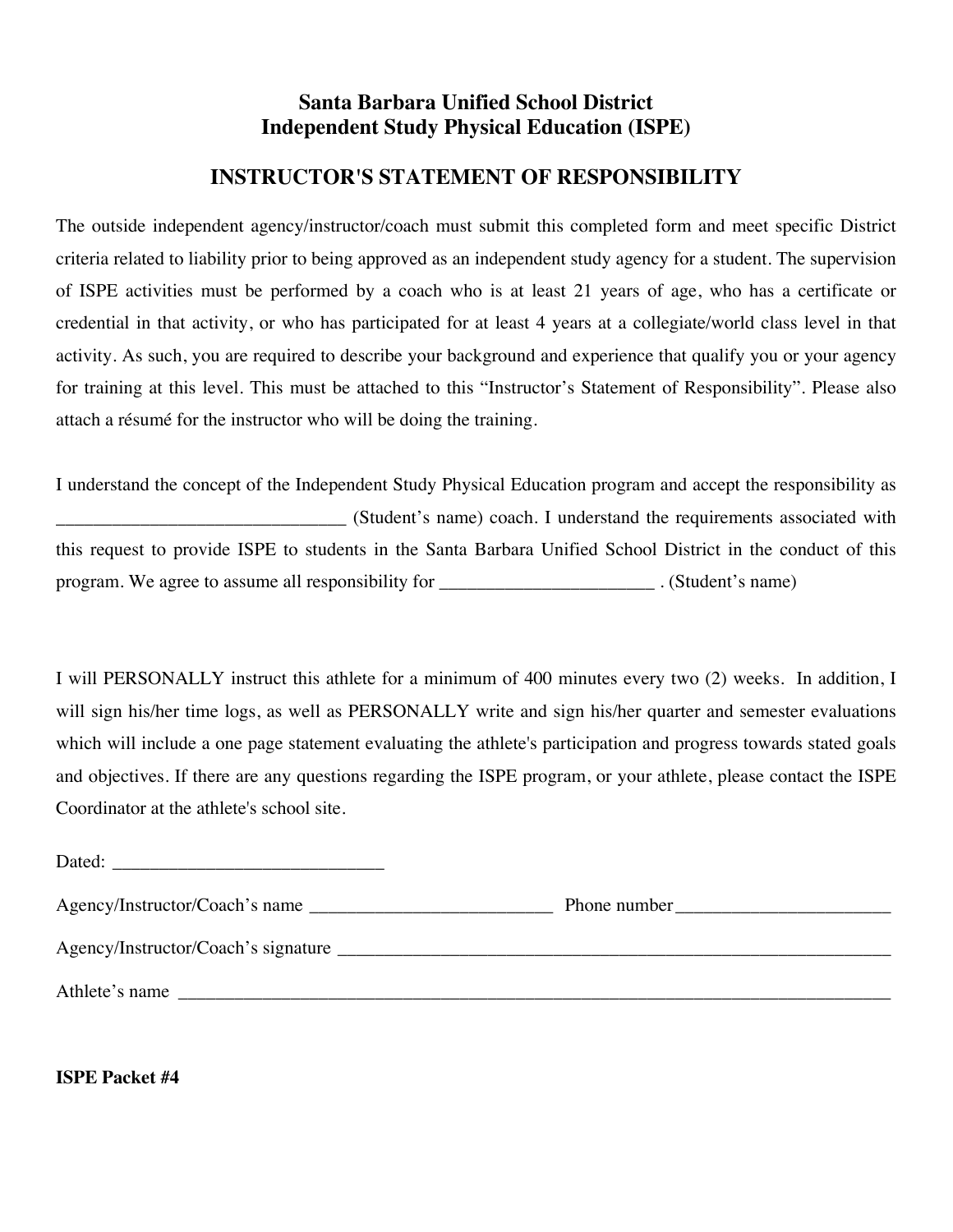#### **SANTA BARBARA UNIFIED SCHOOL DISTRICT INDEPENDENT STUDY PHYSICAL EDUCATION**

#### **HOLD HARMLESS AGREEMENT**

 (Agency/Instructor/Coach) hereby agrees to defend, indemnify and hold the Santa Barbara Unified School District (SBUSD), its directors, officers, agents, employees and individual members, free and harmless from and against any and all liability, claims, demands, causes of action at law or equity, expenses and costs (including attorneys' fees), or loss of any sort of personal injury (including death) and property damage that may arise during or because in any way by such use, operation, occupancy, acts, omissions, and/or condition of premises under Independent Study Physical Education (ISPE) Program participation.

#### **For high risk level activities (See ISPE Insurance Requirements Addendum A):**

 (Agency/Instructor/Coach) further agrees, pursuant to the hold harmless agreement above, to procure and maintain at its sole expense Commercial General Liability insurance naming the Santa Barbara Unified School District, its Board of Trustees, officers, employees as additional insured, with limits **no less than \$2,000,000** combined single limit *per* occurrence for personal injury and/or property damage.

#### **For low risk level activities (See ISPE Insurance Requirements Addendum A):**

 (Agency/Instructor/Coach) further agrees, pursuant to the hold harmless agreement above, to procure and maintain at its sole expense Commercial General Liability insurance naming the Santa Barbara Unified School District, its Board of Trustees, officers, employees as additional insured, with limits **no less than \$1,000,000**  combined single limit *per* occurrence for personal injury and/or property damage.

#### **For agencies providing** *either* **low or high risk level activities:**

 (Agency/Instructor/Coach) shall provide the SBUSD with the appropriate certificate of insurance (Accord Form 26-S) *and* additional insured endorsement form (ISO CG 2026) evidencing all required coverage, understands and agrees that he/she and all of his/her employees or agents shall not be considered officers, employees or agents of the Santa Barbara Unified School District, as they relate to the Independent Study Physical Education program.

> **The insurance certificate and endorsement form should be sent to: Santa Barbara Unified School District C/O Business Office 720 Santa Barbara St. Santa Barbara, CA 93101**

BY: DATE:

(Agency Representative/Instructor/Coach)

Revised 7-2014 Business Services/AFlores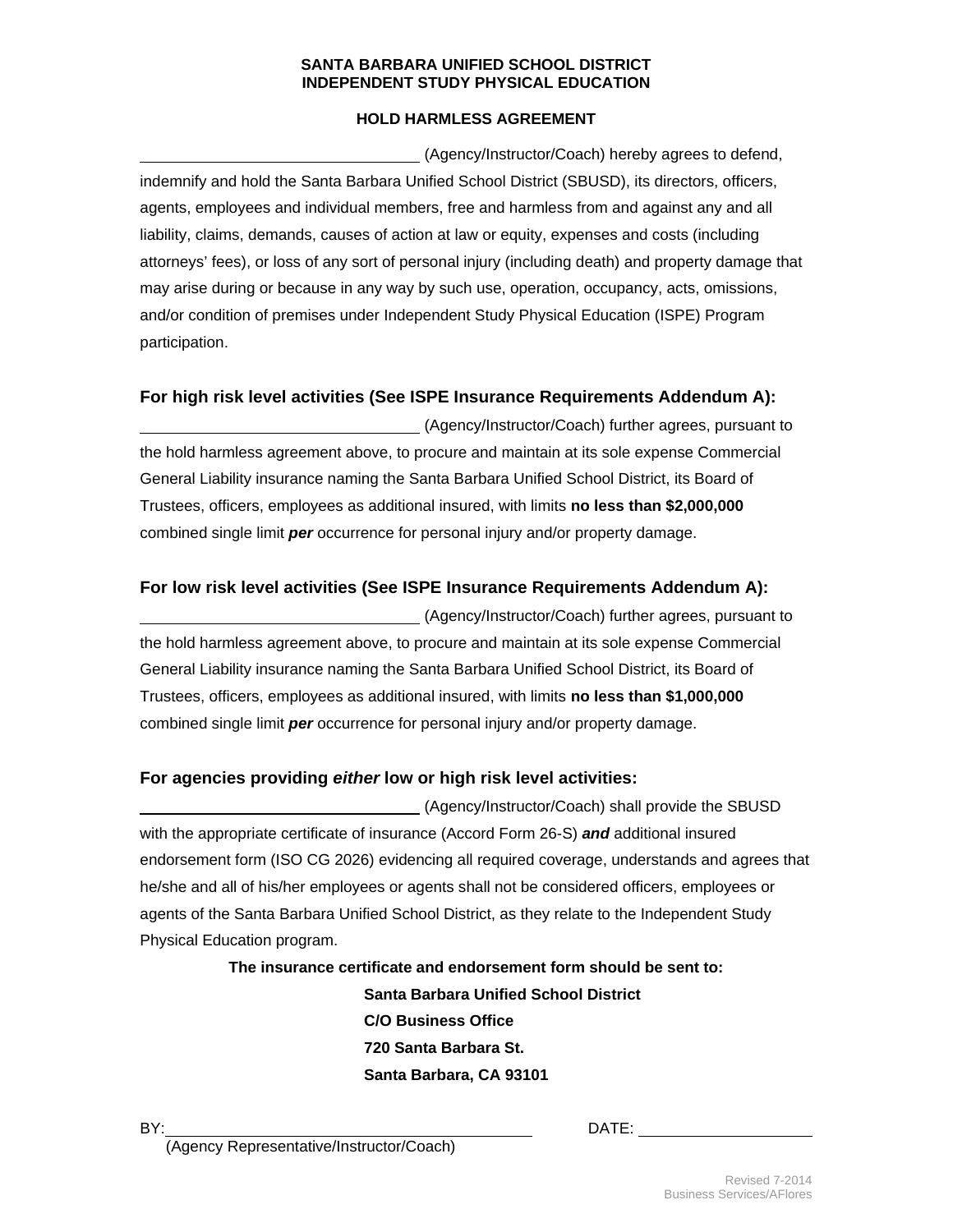### **Santa Barbara Unified School District**

### **PARENT RELEASE OF LIABILITY AND ASSUMPTION OF RISK AGREEMENT FOR INDEPENDENT STUDY PHYSICAL EDUCATION PROGRAM PARTICIPATION**

### This is a release of liability and assumption of risk agreement. Read it carefully and sign below.

Completion of this release is a prerequisite to participation in Independent Study Physical Education Program. This release essentially says the student named below is going to participate in an Independent Study Physical Education Program which involves inherent risks to participants. If he/she is hurt, injured, or even dies, you (i.e., the student, parents and heirs) will not make a claim against or sue the Santa Barbara Unified School District, its Board of Trustees, officers, employees, volunteers, and agents, or expect them to be responsible or pay for any damages.

We, the undersigned, understand and acknowledge that \_\_\_\_\_\_\_\_\_\_\_\_\_\_\_\_\_\_\_\_\_\_\_\_\_\_(Name of Student) has voluntarily chosen to participate in an Independent Study Physical Education Program. We know and fully understand that any physical education activity, including, but not limited to, Theorem 2013 (Name of Activity ), involves numerous risks, dangers, and hazards, both known and unknown, where serious accidents can occur, participants can sustain physical injuries, damage to their property, and even die. Regardless of whether the athletic activity involves physical contact or not, all athletic activities and sports have inherent risks of injury which are inseparable from the activity and cannot be entirely eliminated regardless of the care taken by players, instructors, coaches, trainers, or other staff. Furthermore, we understand that while the school district may establish certain requirements in implementing the Independent Study Physical Education Program, neither the District nor its schools are responsible for the quality or conditions of instruction involved with this program in that it involves physical activities which are off of school district premises and are not organized or supervised by the school district. We acknowledge and willingly assume all risks and hazards of potential injury and death which may arise out of participation in this Independent Study Physical Education Program, including any transportation to or from any such program.

\_\_\_\_\_\_\_\_\_\_\_\_\_\_\_\_\_\_\_\_\_\_\_\_\_\_\_\_\_\_\_\_\_\_\_\_\_\_\_\_\_\_\_\_'s (Name of Student) participation in this Independent Study Physical Education Program is purely voluntary and it is being done at his/her own risk. In consideration for Santa Barbara Unified School District allowing the above-named student to participate in this Independent Study Physical Education Program, we voluntarily agree to release, waive, discharge, and hold harmless Santa Barbara Unified School District, its Board of Trustees, officers, employees, volunteers, and agents from any and all claims of liability arising out of their negligence, or any other act or omission which causes the student illness, injury, death and damages of any nature in any way connected with the student's participation in this program. We also expressly agree to release and discharge Santa Barbara Unified School District, its Board of Trustees, officers, employees, volunteers, and agents from any act or omission of negligence in rendering or failing to render any type of emergency or medical services.

As parent or legal guardian of the student/participant under 18 years of age, I have read and voluntarily agree that my son/daughter may participate in this Independent Study Physical Education Program, and I sign this release on his/her behalf. In signing this document, I fully recognize and understand that if my son/daughter is hurt, dies, or his/her property is damaged, I am giving up the student's right and the rights of the parents and heirs to make a claim or file a lawsuit against Santa Barbara Unified School District, its Board of Trustees, officers, employees, volunteers, and agents. California Law provides as follows: "All persons making the field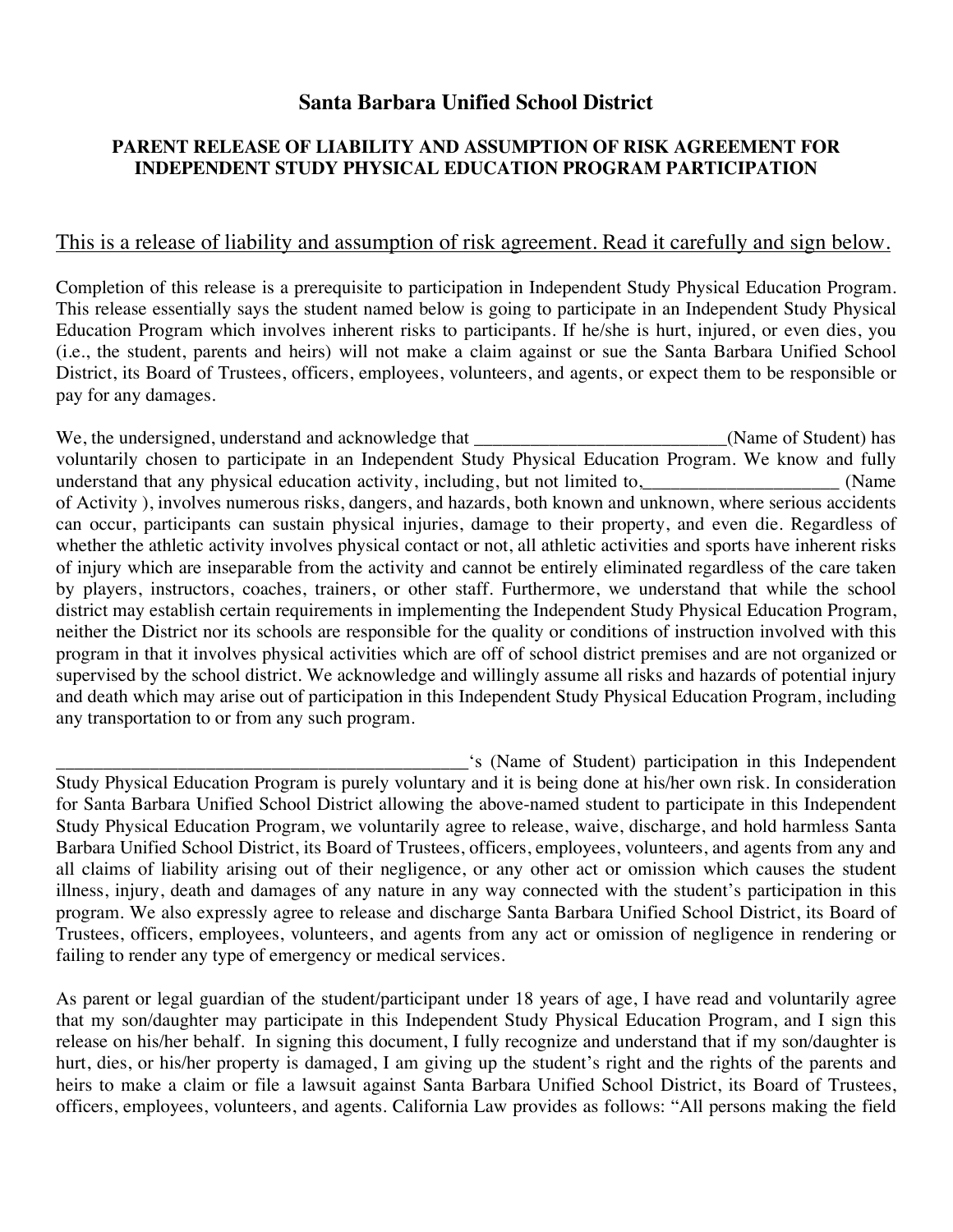trip or excursion shall be deemed to have waived all claims against the district or the State of California for injury, accident, illness, or death, occurring during or by reason of the field trip or excursion. All adults taking out-of-state field trips or excursions and all parents or guardians of pupils taking out-of-state field trips or excursions, shall sign a statement waiving such claims." (Education Code Section 35330)

WE, THE UNDERSIGNED, HAVE READ THIS DOCUMENT. WE UNDERSTAND THAT IT IS A RELEASE OF ALL CLAIMS. WE FURTHER UNDERSTAND THAT WE ARE ASSUMING ALL RISKS INHERENT IN THIS INDEPENDENT STUDY PHYSICAL EDUCATION PROGRAM. WE VOLUNTARILY SIGN OUR NAME AS EVIDENCE OF OUR ACCEPTANCE OF THE ABOVE PROVISIONS, PARTICIPATION IN THE PROGRAM AND ANY FIELD TRIP OR EXCURSION ASSOCIATED WITH IT.

| Student | Jate |
|---------|------|
|         |      |

| Parent/Guardian Signature | Jate |
|---------------------------|------|
|---------------------------|------|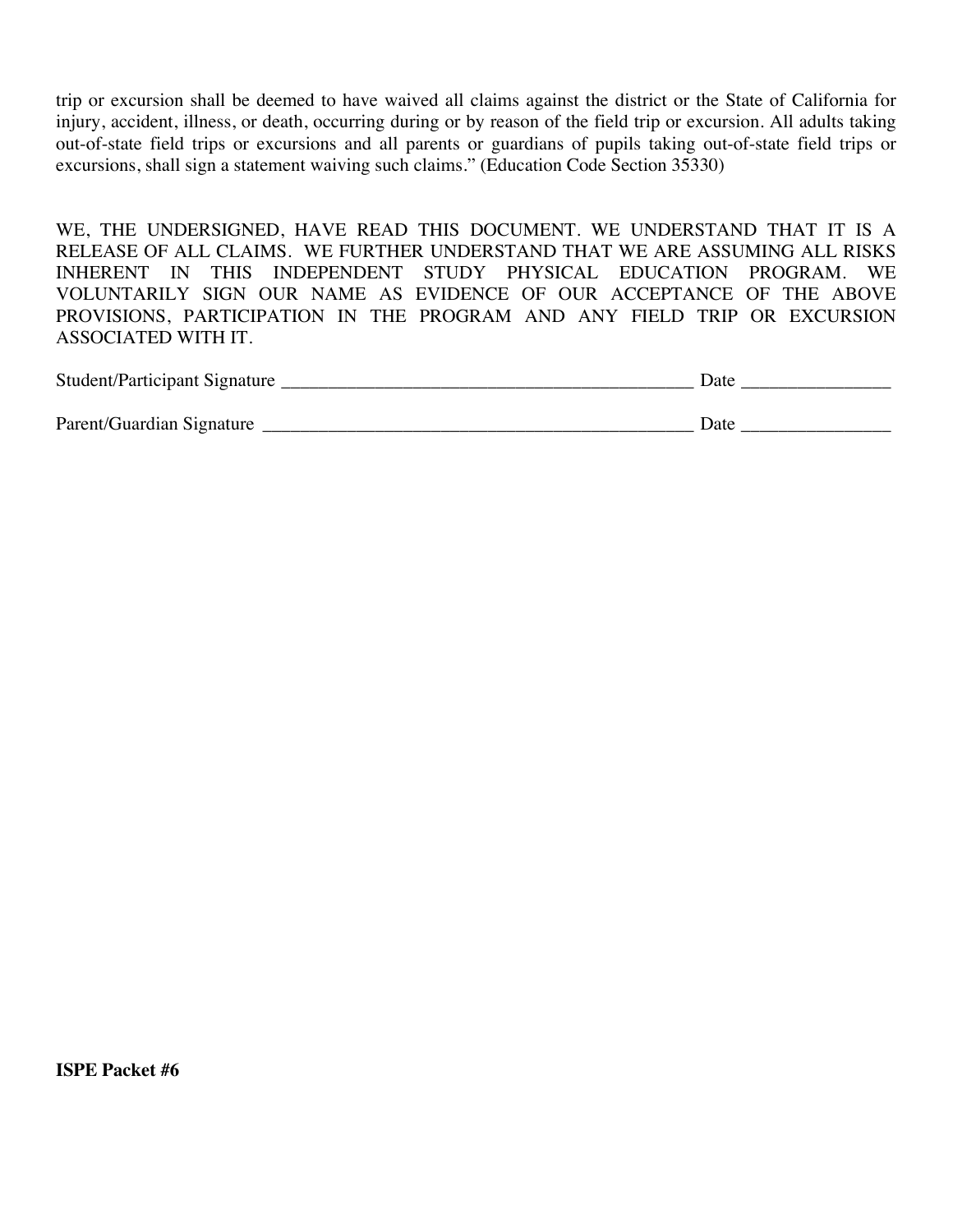## **Santa Barbara Unified School District Independent Study Physical Education (ISPE) Course Requirements**

1. The student shall participate in instruction, which may include competition or performance, for a minimum of fifteen hours every two weeks.

2. ISPE logs must be submitted indicating days and hours of instruction. Logs must be signed by your instructor and parent. Logs are available from your ISPE coordinator. On the Wednesday of the last week of the quarter/term, a one-page paper is due from the student indicating his/her self-evaluation of progress toward stated goals. In addition, a one-half page statement personally written and signed by the ISPE coach/instructor is due which indicates that satisfactory progress is being made toward the goals.

3. On the Wednesday of the last week of the semester, a two-page paper is due which must include: (a) the student's evaluation of his/her success in attaining the stated goals and objectives, answers to the questions on the report form relative to the student's sport/activity, and a statement indicating future goals if the student intends to continue the same activity for an additional semester, and (b) a one-page statement personally written and signed by the ISPE coach/instructor evaluating the student's semester participation and progress.

4. All second semester grade 7 and 9 ISPE students must make arrangements with the ISPE coordinator to take the state mandated California Physical Fitness test. The results of such tests must be recorded, signed and dated by the physical education instructor administering the test. This information must be turned in during the second semester.

### **Dropping an Independent Study P.E. Course**

1. A student may drop a class anytime during the first four weeks of a semester (two weeks for the 4 X 4 schedule) without a grading penalty on the student transcript, if approved by the parent/guardian and school counselor.

2. After the fourth week (second week for the 4 X 4 schedule) of the semester a student who drops a class will receive a withdraw/no credit on the student transcript.

3. No class may be dropped within 30 school days (15 days for the 4 X 4 schedule) of the final marking period, nor may any class be added for transfer units within 30 school days (15 days for the 4 X 4 schedule) of the final marking period.